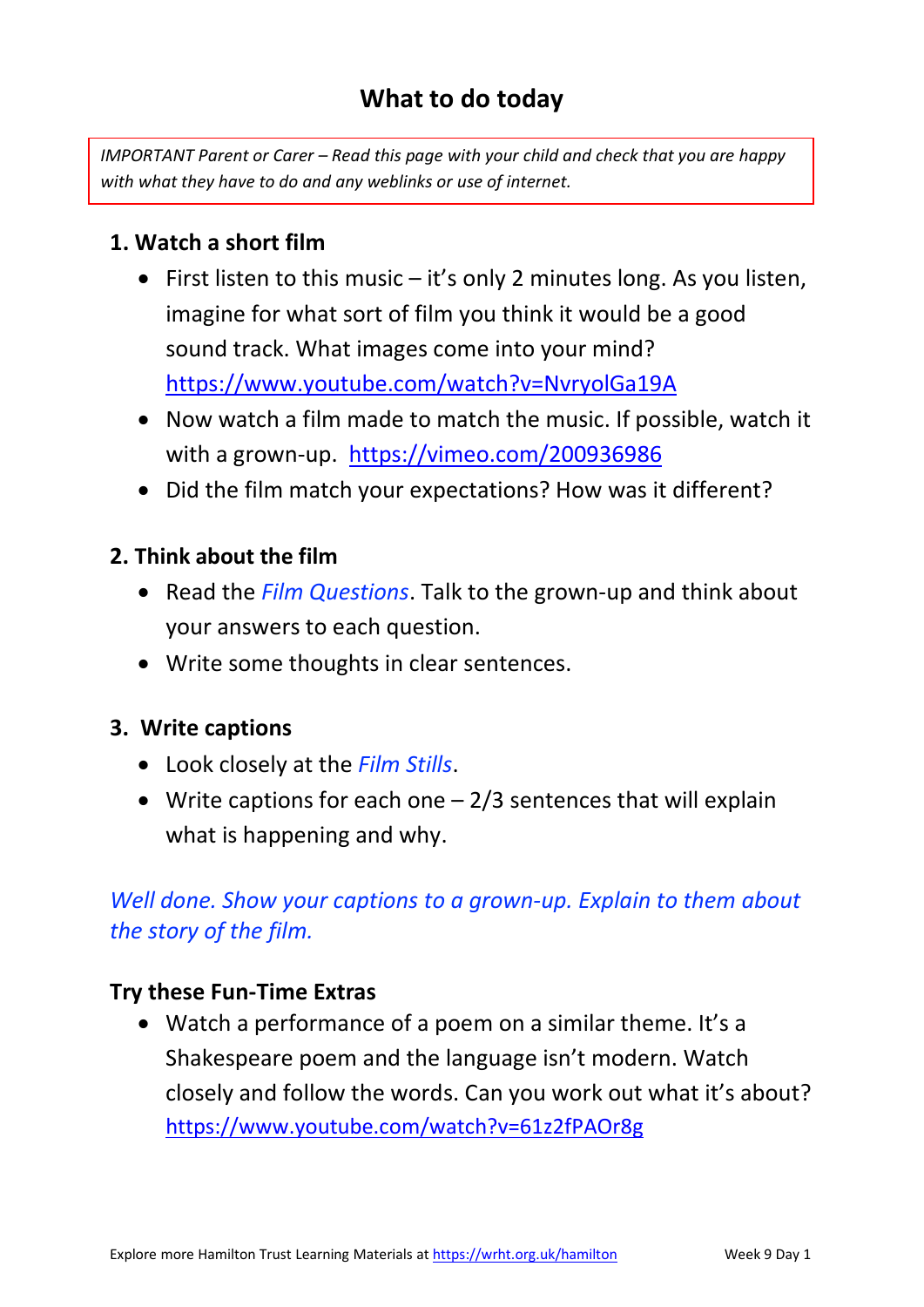# **Film Questions**

| What did you like about the film? Was there anything that you disliked?<br>Why? | What did the film remind you about?<br>Did it remind you of anything you have ever seen or anything you have ever<br>read? Did it remind you of anything that has happened to you? |
|---------------------------------------------------------------------------------|------------------------------------------------------------------------------------------------------------------------------------------------------------------------------------|
| What patterns did you spot in the film?                                         | What puzzles and questions did the film leave you with?                                                                                                                            |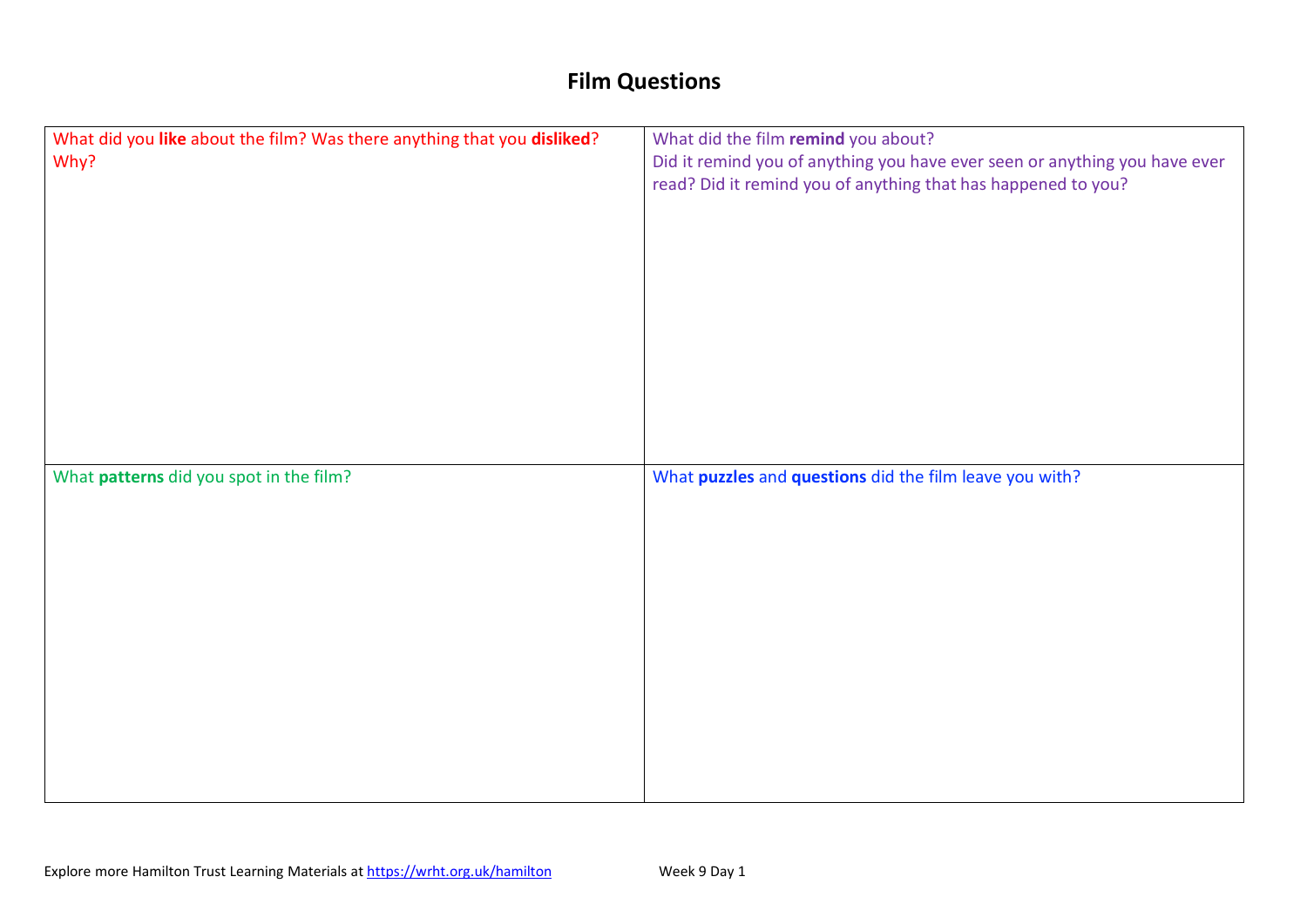

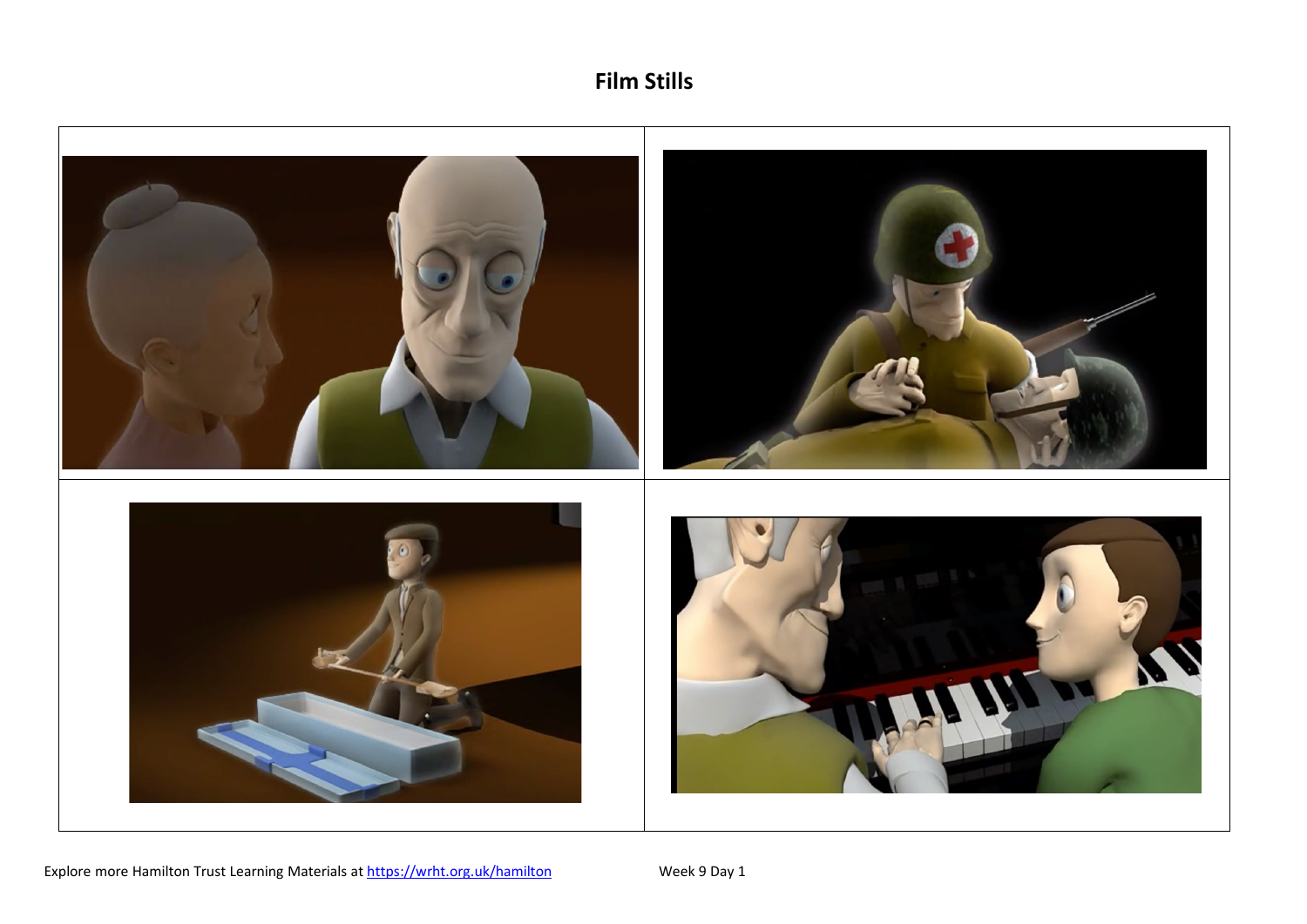## **Captions**

| $\overline{1}$ .          |  |
|---------------------------|--|
|                           |  |
|                           |  |
|                           |  |
|                           |  |
|                           |  |
|                           |  |
|                           |  |
|                           |  |
|                           |  |
|                           |  |
|                           |  |
|                           |  |
|                           |  |
|                           |  |
|                           |  |
|                           |  |
|                           |  |
|                           |  |
|                           |  |
|                           |  |
|                           |  |
| $\overline{2}$ .          |  |
|                           |  |
|                           |  |
|                           |  |
|                           |  |
|                           |  |
|                           |  |
|                           |  |
|                           |  |
|                           |  |
|                           |  |
|                           |  |
|                           |  |
|                           |  |
|                           |  |
|                           |  |
|                           |  |
|                           |  |
|                           |  |
|                           |  |
|                           |  |
|                           |  |
|                           |  |
|                           |  |
|                           |  |
|                           |  |
| $\overline{\mathbf{3}}$ . |  |
|                           |  |
|                           |  |
|                           |  |
|                           |  |
|                           |  |
|                           |  |
|                           |  |
|                           |  |
|                           |  |
|                           |  |
|                           |  |
|                           |  |
|                           |  |
|                           |  |
|                           |  |
|                           |  |
|                           |  |
|                           |  |
|                           |  |
|                           |  |
|                           |  |
|                           |  |
| 4.                        |  |
|                           |  |
|                           |  |
|                           |  |
|                           |  |
|                           |  |
|                           |  |
|                           |  |
|                           |  |
|                           |  |
|                           |  |
|                           |  |
|                           |  |
|                           |  |
|                           |  |
|                           |  |
|                           |  |
|                           |  |
|                           |  |